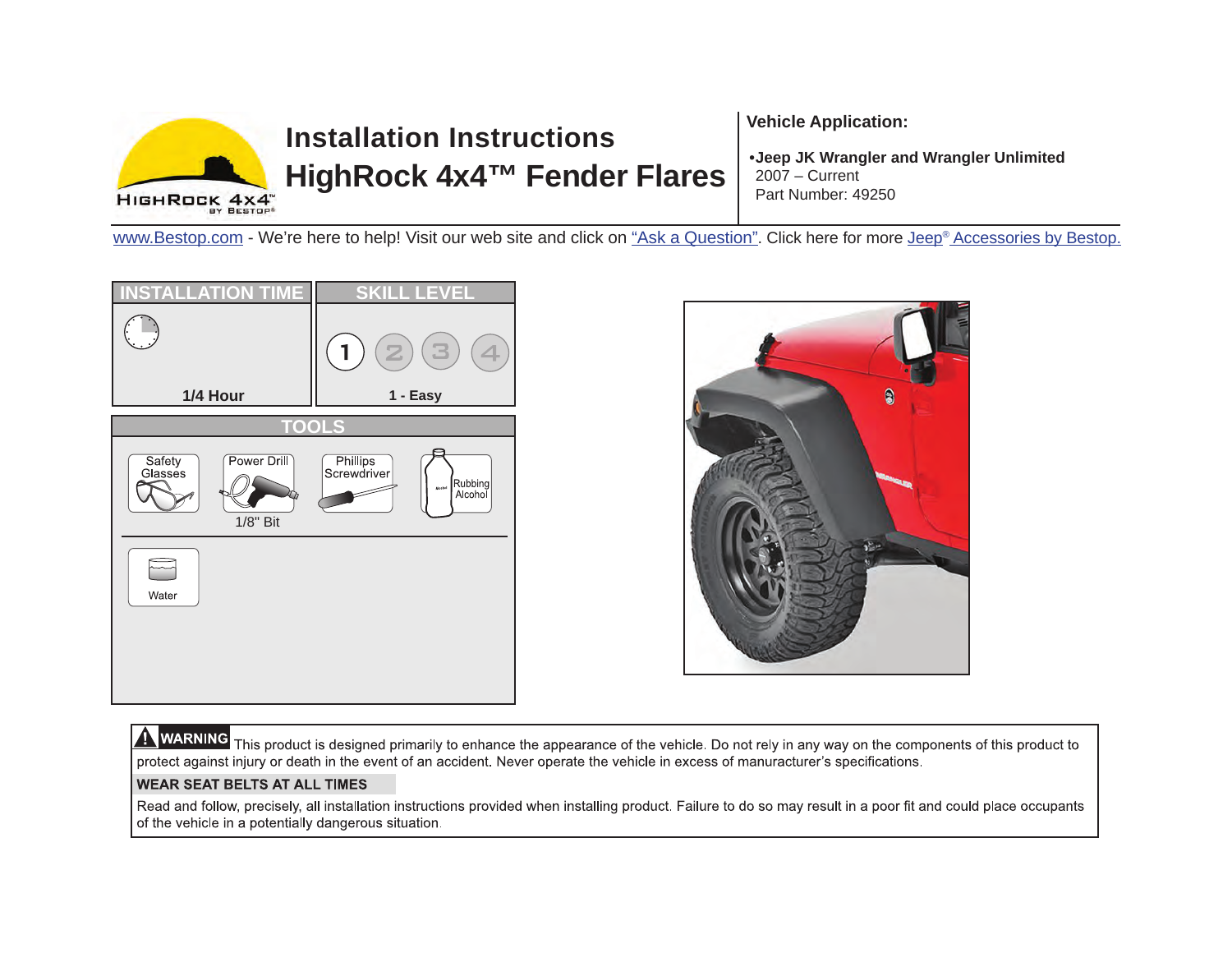## **HighRock 4x4™ Fender Flare Installation Instructions**



Peel Backing Tape Off Adhesive

Clean Fender with Alcohol

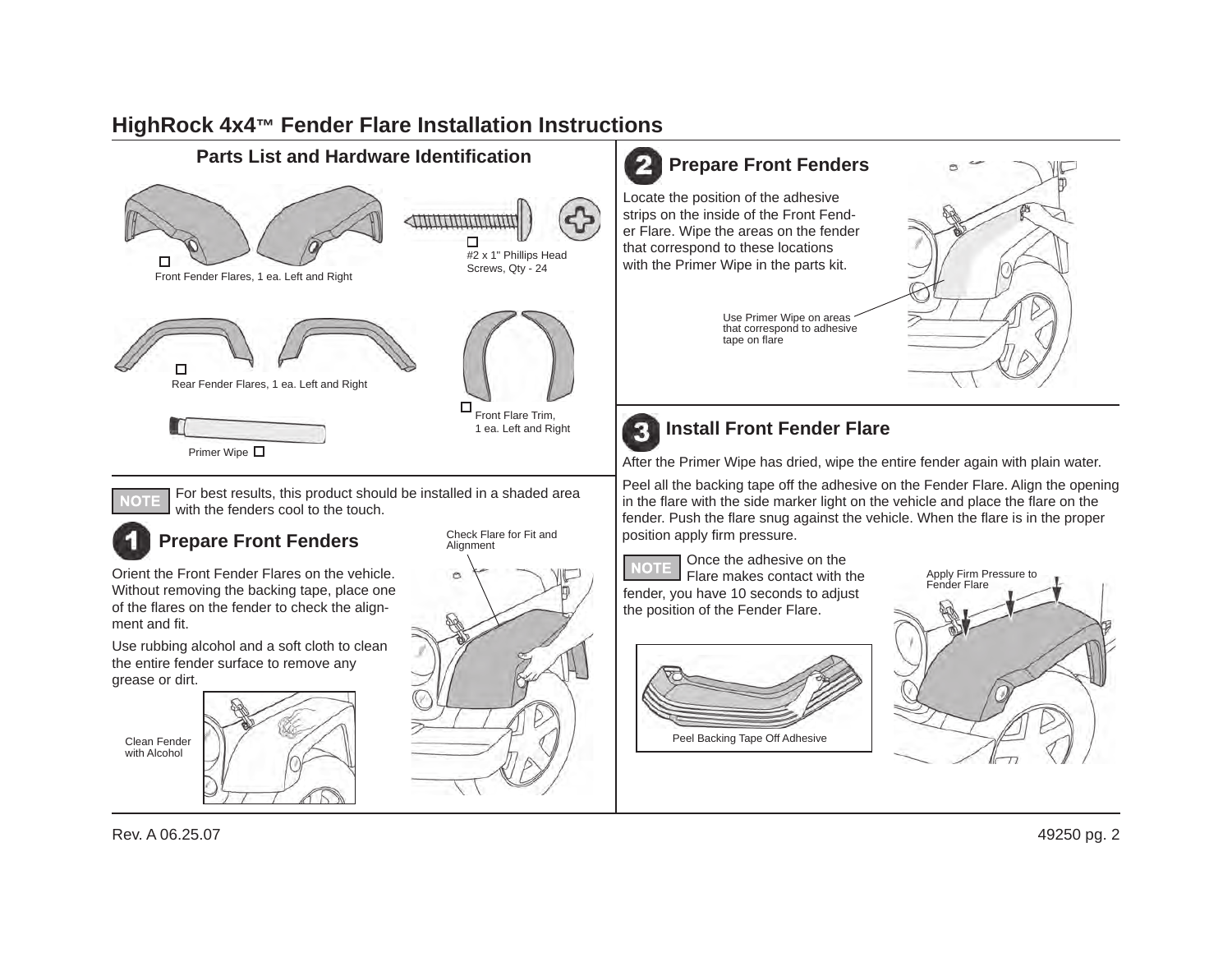### **HighRock 4x4™ Fender Flare Installation Instructions**

#### **Secure Fender Flares**

Use the holes in the Fender Flare as a template to drill six (6) 1/8" holes in the fender. Install a #2 x 1" Phillips Head Screw in each hole. Do not over tighten.

Repeat this procedure with the other Front Fender Flare.



#### **Prepare Vehicle for Front Flare Trim** 51

Without removing the backing tape, place the Front Flare Trim on the fender to check the alignment and fit.

Use the adhesive on the back of the Flare Trim as a guide to wipe the corresponding areas on the vehicle with Primer Wipe.





Use Primer Wipe on areas that correspond to adhesive tape on trim



Peel all the backing tape off the adhesive on the Front Flare Trim. Push the Flare Trim snug against the vehicle. When the trim is in the proper position apply firm pressure.

Repeat Steps 5 and 6 with the Front Flare Trim on the other side of the vehicle.





#### **Install Rear Fender Flares**

Repeat Steps 1 – 4 to install the Rear Fender Flares.



The adhesive requires 24 hours to fully set and bond to the vehicle.